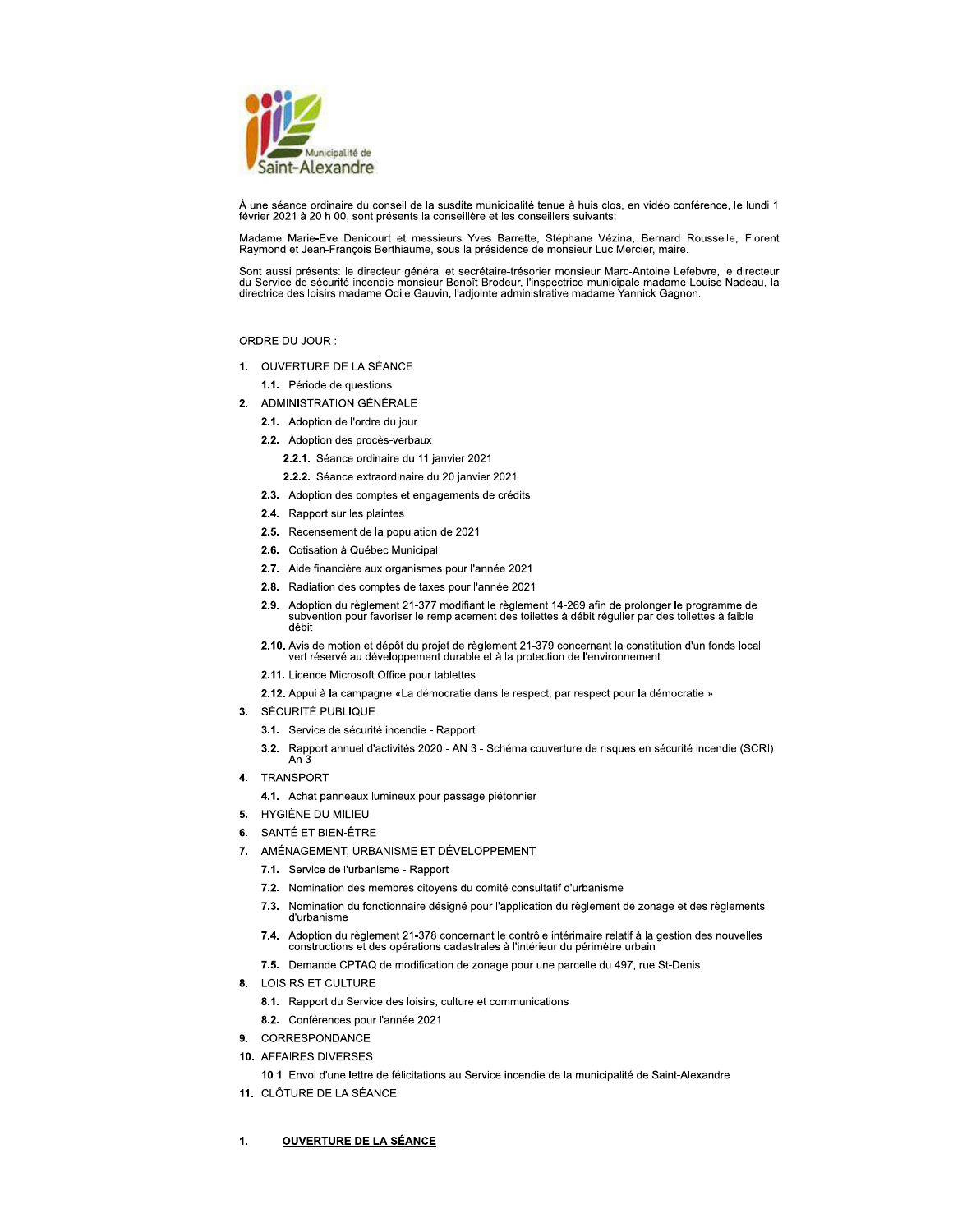Les membres presents à l'ouverture de la seance formant duorum, l'assemblée est déclarée regulierement constituée par le maire, monsieur Luc Mercier a 20 n 00.

Conformement aux dispositions de la loi, le maire invite les personnes présentes à poser des<br>questions aux membres du conseil municipal. De plus, le public a été invité à présenter ses questions au conseil municipal, par ecrit en transmettant leur demande par le moyen de leur choix<br>(poste, télécopieur, courriel ou livré à l'hôtel de ville). Les membres présents à l'ouverture de la séance forégulièrement constituée par le maire, monsieur Luc Merci<br>
Période de questions<br>
Conformément aux dispositions de la loi, le maire invi<br>
questions aux membres du conseil mu

Deux questions ont ete posees aux membres au conse

II est propose par le conseiller Stephane Vezina, appuve par le conseiller Yves Barrette et reso 21-02-34<br>Il est proposé par le conseiller Stéphane Vézina, appuvé par le conseiller Yves Barrette et résolu<br>d'adopter l'ordre du jour tel que présenté en gardant le point affaires diverses ouvert.

# Adoption des procès-verbaux

**CONSIDERANT QUE** le proces-verbal a ete transmis aux membres du conseil dans les delais prescrits pour qu 'iis en fassent lecture; 21-02-34<br> **Adoption de l'ordre du jour**<br>
Il est proposé par le conseiller Stépha<br>
d'adopter l'ordre du jour tel que présent<br> **Adoption des procès-verbaux<br>
21-02-35<br>
Séance ordinaire du 11 janvier 2021<br>
CONSIDÉRANT QUE le p** 

CONSIDERANT QUE les membres du conseil ont individuellement pris connaissance du proces-<br>verbal de la séance ordinaire du 11 janvier 2021;

CONSIDERANT QUE ceux-ci renoncent a la lecture du proces-verbal;

EN CONSEQUENCE, il est propose par le conseiller Jean-François Berthlaume, appuye le conseiller Florent Raymond et resolu d'adopter le proces-verbal de la seance ordinaire du 11 janvier 2021 tel<br>que rédigé. **CONSIDÉRANT QUE** ceux-ci renoncent à la<br> **EN CONSÉQUENCE**, il est proposé par le c<br>
Florent Raymond et résolu d'adopter le pro<br>
que rédigé.<br> **21-02-36**<br> **25-ance extraordinaire du 20 janvier 2021<br>
CONSIDÉRANT QUE le procè** 

Adoptee a runanimite

**CONSIDERANT QUE** le proces-verbal a ete transmis aux membres du conseil dans les delais prescrits pour qu 'ils en fassent lecture;

 $\blacksquare$   $\blacksquare$   $\blacksquare$   $\blacksquare$  les membres du conseil ont individuellement pris connaissance du procesverbal de la seance extraordinaire du 20 janvier 2021;

CONSIDERANT QUE ceux-ci renoncent a la lecture du proces-verbal;

EN CONSEQUENCE, il est propose par le consellier Bernard Rousselle, appuye le consellier Yves<br>Barrette et résolu d'adopter le procès-verbal de la séance extraordinaire du 20 janvier 2021 tel que rédigé. **CONSIDÉRANT QUE** ceux-ci renoncent à la lecture du procès-verbal;<br> **EN CONSÉQUENCE**, il est proposé par le conseiller Bernard Rouss<br>
Barrette et résolu d'adopter le procès-verbal de la séance extraordina<br>
rédigé.<br> **21-02-**

Adoptee a l'unanimite

ATTENDU QUE le conseil municipal à pris connaissance de la liste des cheques emis, des virements<br>bancaires effectués par la Municipalité ainsi que la liste des comptes à payer pour le mois de février<br>2021, et, s'en déclare

ATTENDU QU'il y a lieu de les accepter, et d'autoriser le palement de ces derniers;

EN CONSEQUENCE, il est propose par le conseiller Stephane Vezina, appuye le consellier Florent Raymond

et resolu a accepter la liste des comptes a payer ainsi que la liste des cheques emis et palements<br>bancaires pour un total de 328 853,89 \$ et autorisation est donnée au directeur général et secrétaire-<br>trésorier de payer l

| Prélèvements automatiques | 3943 à 3968                    | pour         | 109 291.29 \$                 |
|---------------------------|--------------------------------|--------------|-------------------------------|
| Chèques fournisseurs      | 81740 à 81769<br>81770 à 81777 | pour<br>pour | 147 702.90 \$<br>32 160.12 \$ |
| Rémunération              | 501534 à 501581                | pour         | 39 699.58 \$                  |

Adoptee a runanimite

<u>Rapport sur les plaintes</u><br>Le rapport des plaintes du mois de janvier 2021, totalisant deux (2) plaintes, est déposé devant le<br>conseil. conseil.

il est propose par le conseiller Stephane Vezina, appuye par la conseillere Marie-Lve Denicourt et<br>résolu que le conseil municipal de Saint-Alexandre appui le Recensement de 2021 et encourage tous les residents a remplir leur questionnaire du recensement en ligne au www.recensement.gc.ca afin d'obtenir des donnees du recensement exactes et completes. Experience de la population de 2021<br>
Il est proposé par le conseiller Stéphane Vézina, appuyé par la conseillère Marie-Eve Denicourt et<br>
résolu que le conseil municipal de Saint-Alexandre appui le Recensement de 2021 et en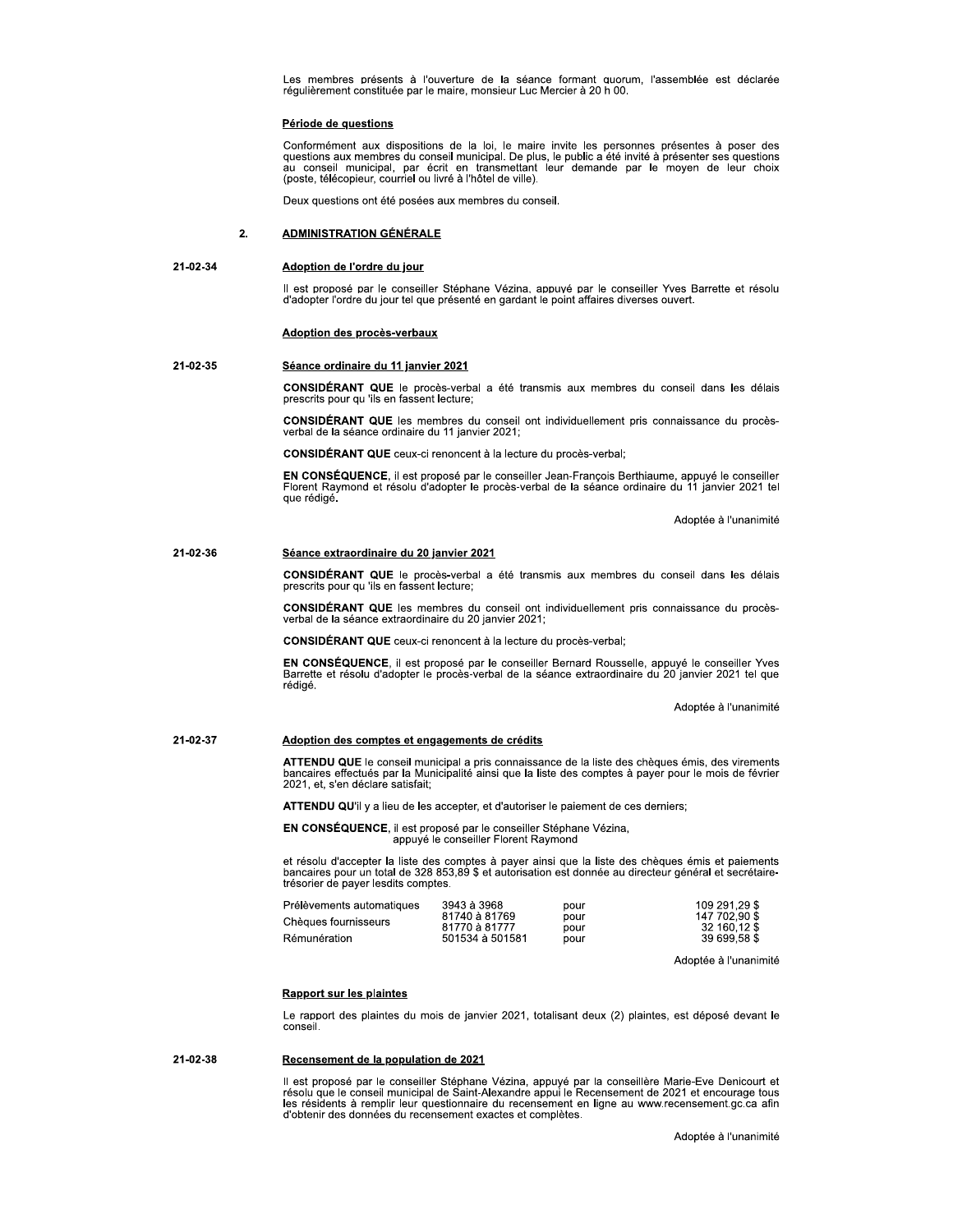#### 21-02-39 **Cotisation à Québec Municipal**

Il est proposé par le conseiller Yves Barrette, appuyé par la conseillère Marie-Eve Denicourt et résolu de renouveler l'abonnement annuel à Québec municipal pour la période du 1er mai 2021 au 30 avril<br>2022 au montant de 530,60\$, plus les taxes applicables.

Adoptée à l'unanimité

#### $21 - 02 - 40$ Aide financière aux organismes pour l'année 2021

Il est proposé par le conseiller Jean-Francois Berthiaume, appuyé par le conseiller Bernard Rousselle et résolu d'accorder les subventions aux organismes suivants : Fabrique de Saint-<br>Alexandre : 10 000 \$, Club de l'Âge d'or : 5 000 \$, Centre d'entraide régionale d'Henryville : 3 000<br>\$, Centre de la Petite Enfanc

Adoptée à l'unanimité

#### 21-02-41 Radiation des comptes de taxes pour l'année 2021

Il est proposé par le conseiller Stéphane Vézina, appuyé par le conseiller Yves Barrette et résolu de radier l de compte suivants :

| Matricule    | Montant  |
|--------------|----------|
| 3310-57-3245 | 26.93\$  |
| 3311-05-0040 | 74.53\$  |
| 3411-10-6746 | 4.33\$   |
| 3411-11-5661 | 1.92\$   |
| 3511-02-3371 | 17.31\$  |
| 3606-62-1900 | 66.83\$  |
| 3705-14-4627 | 105.77\$ |
|              |          |
| <b>TOTAL</b> | 297.62\$ |
|              |          |

Adoptée à l'unanimité

21-02-42

# Adoption du règlement 21-377 modifiant le règlement 14-269 afin de prolonger le programme<br>de subvention pour favoriser le remplacement des toilettes à débit régulier par des toilettes à<br>faible débit

**ATTENDU QUE** conformément aux dispositions de l'article 148 du Code municipal du Québec, une copie du projet de règlement 21-377 modifiant le règlement modifiant le règlement 14-269 afin de prolonger le programme de subve

ATTENDU QUE dès le début de la présente séance, des copies du présent règlement étaient<br>disponibles pour le public ainsi que sur le site internet de la municipalité depuis le dépôt du projet de règlement devant le conseil;

ATTENDU QU'avant l'adoption du règlement, le directeur général et secrétaire-trésorier a mentionné<br>l'objet de celui-ci et qu'aucune modification n'a été apporté entre le projet déposé et le règlement soumis pour adoption.

EN CONSÉQUENCE, il est proposé par le conseiller Florent Raymond, appuyée par le conseiller Stéphane Vézina

et résolu que le règlement 21-377 modifiant le règlement modifiant le règlement 14-269 afin de prolonger le programme de subvention pour favoriser le remplacement de toilettes à débit régulier par des toilettes à faible débit soit adopté.

Adoptée à l'unanimité

#### Avis & dépôt <u>Avis de motion et dépôt du projet de règlement 21-379 concernant la constitution d'un fonds </u> local vert réservé au développement durable et à la protection de l'environnement

Avis de motion est par la présente donnée par le conseiller Yves Barrette qu'un règlement sera<br>soumis à ce conseil à sa prochaine séance ou à une séance subséquente concernant la constitution<br>d'un fonds local vert réservé

Conformément aux dispositions de l'article 445 du Code municipal du Québec, le conseiller Yves<br>Barrette, dépose une copie du projet de règlement 21-379 concernant la constitution d'un fonds local<br>vert réservé au développem

Le plus tôt possible après ce dépôt, des copies du projet de règlement seront mises à la disposition du public.

21-02-43 **Licence Microsoft Office pour tablettes** 

CONSIDÉRANT QUE la municipalité de Saint-Alexandre a procédé à l'achat de sept tablettes pour le conseil municipal tel que stipulé dans la résolution 21-01-18 ;

CONSIDÉRANT QUE les membres du conseil municipal de Saint-Alexandre ont besoin de certaines applications de la suite Microsoft Office afin de pouvoir accomplir les tâches nécessaires à leurs fonctions:

EN CONSÉQUENCE, il est proposé par le conseiller Jean-François Berthiaume, appuyé par le conseiller Stéphane Vézina et résolu de procéder à l'achat de sept licences Microsoft Office pour les nouvelles tablettes du conseil municipal pour des frais récurrents de 112\$ par mois.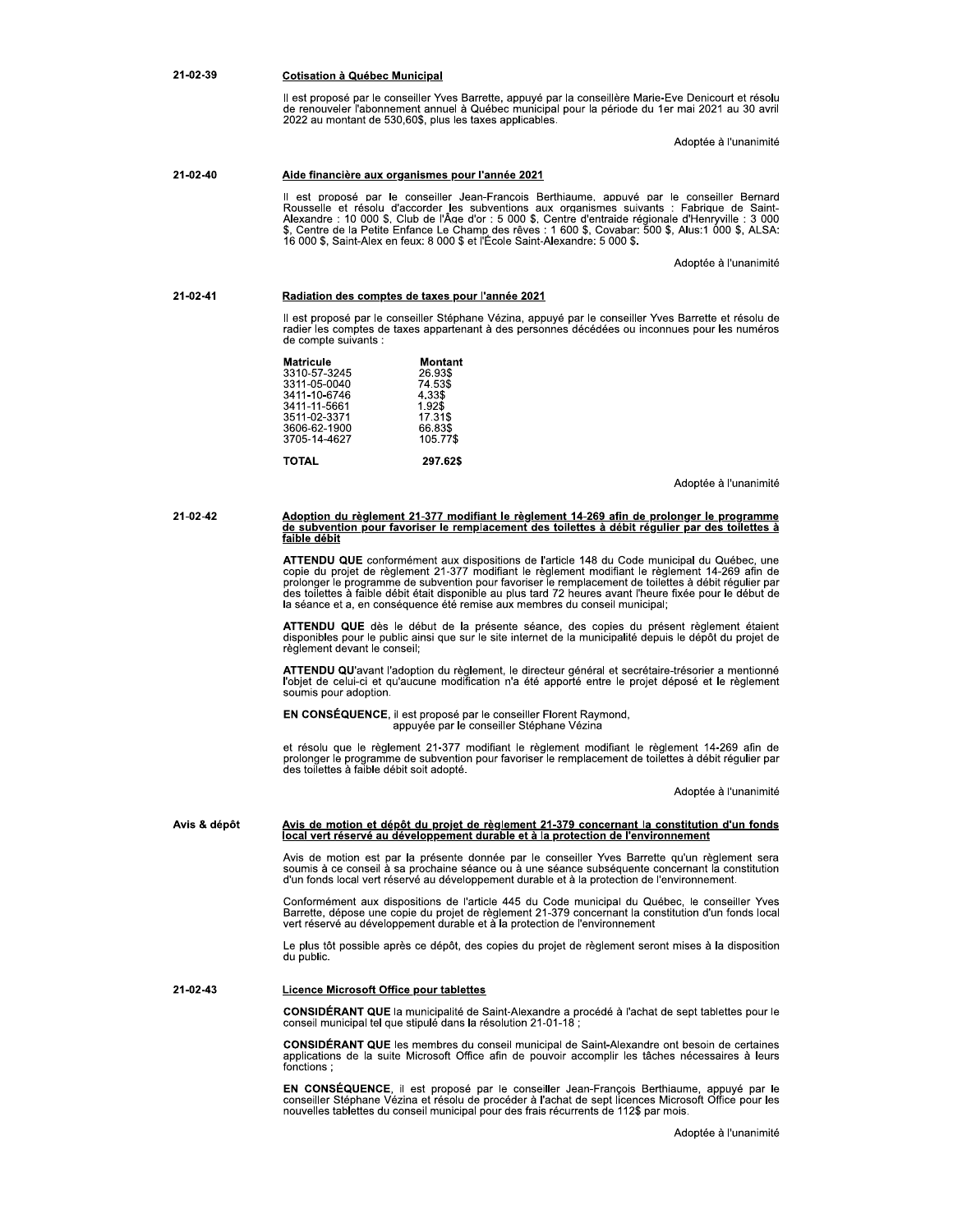### Appui à la campagne «La démocratie dans le respect, par respect pour la démocratie »

CONSIDÉRANT QUE l'Union des municipalités du Québec (UMQ) lance une campagne nationale ayant pour thème « La démocratie dans le respect, par respect pour la démocratie »

CONSIDÉRANT QUE la campagne de l'UMQ a pour objectif de donner le goût aux gens de se présenter en politique et de s'investir dans la sphère publique, en prévision du scrutin municipal de novembre prochain;

CONSIDÉRANT QUE pour l'Union, cela passe par la valorisation de la démocratie municipale et la consolidation du lien de confiance qui unit les citoyennes et citoyens à leurs institutions démocratiques;

CONSIDÉRANT QUE l'union observe une multiplication de déclarations agressives et de gestes d'intimidation à l'égard des élues et élus municipaux, particulièrement sur les médias sociaux, nuisant au climat politique dans de nombreuses municipalités:

CONSIDÉRANT QU' il est important de rappeler que le partage d'idées et la diversité de points de vue doivent s'exprimer dans le respect, la tolérance et la civilité;

EN CONSÉQUENCE, il est proposé par la conseillère Marie-Eve Denicourt, appuyée par le conseiller Yves Barrette et résolu:

D'appuyer la déclaration d'engagement initiée par l'Union des municipalités du Québec (UMQ) « La démocratie dans le respect, par respect pour la démocratie »

DE déclarer, comme élues municipales et élus municipaux, que nous sommes fiers de servir nos concitoyennes et concitoyens et que nous appelons au débat démocratique dans le respect

DE transmettre une copie de la présente résolution à l'Union des municipalités du Québec ainsi qu'aux médias régionaux.

Adoptée à l'unanimité

#### **SÉCURITÉ PUBLIQUE**  $\overline{3}$ .

21-02-44

#### 21-02-45 Service de sécurité incendie - Rapport

Il est proposé par le conseiller Stéphane Vézina, appuyé par le conseiller Florent Raymond et résolu de déposer le rapport du mois de janvier 2021 présenté par Monsieur Benoît Brodeur, directeur SSI, devant le conseil repr

#### 21-02-46 Rapport annuel d'activités 2020 - AN 3 - Schéma couverture de risques en sécurité incendie (SCRI) An 3

CONSIDÉRANT QUE le schéma de couverture de risques en sécurité incendie de deuxième génération de la MRC du Haut-Richelieu est entré en vigueur le 23 février 2018;

CONSIDÉRANT QUE chaque municipalité doit produire un rapport annuel d'activités, tel que prescrit par l'article 35 de la Loi sur la sécurité incendie;

CONSIDÉRANT QUE le ministère de la Sécurité publique a autorisé la réalisation du rapport annuel d'activités selon la période du 1<sup>er</sup> janvier au 31 décembre ;

CONSIDÉRANT QUE le rapport annuel d'activités présente la part de réalisation des actions prévues<br>au plan de mise en œuvre (PMO) ainsi que des indicateurs et des statistiques;

CONSIDÉRANT QUE le rapport annuel d'activités de l'an 3, couvrant la période du 1<sup>er</sup> janvier au 31 décembre 2020, a été complété par le directeur du service de sécurité incendie de la municipalité de Saint-Alexandre:

**CONSIDÉRANT QUE** le nombre de bâtiments du tableau 1 pour les risques élevés, très élevés de l'An 1 et de l'An 2 a été corrigé:

CONSIDÉRANT QUE les membres du conseil de la municipalité de Saint-Alexandre ont pris connaissance dudit rapport ;

EN CONSÉQUENCE, il est proposé par le conseiller Yves Barrette, appuyé par le conseiller Bernard Rousselle et résolu;

QUE la municipalité de Saint-Alexandre adopte le rapport annuel d'activités de l'An 3, en lien avec le Schéma de couverture de risques en sécurité incendie de deuxième génération et autorise sa<br>transmission à la MRC du Haut-Richelieu;

QUE la MRC du Haut-Richelieu consolidera l'ensemble des rapports annuels d'activités des municipalités de la MRC et le transmettra par la suite au ministère de la Sécurité publique.

Adoptée à l'unanimité

#### **TRANSPORT** 4.

#### 21-02-47 Achat panneaux lumineux pour passage piétonnier

CONSIDÉRANT QUE la Municipalité de Saint-Alexandre a à coeur la sécurité des enfants ;

CONSIDÉRANT QUE l'école de Saint-Alexandre est située sur une route à haute circulation :

CONSIDÉRANT QUE le passage piéton n'est pas toujours visible ;

EN CONSÉQUENCE, il est proposé par le conseiller Jean-François Berthiaume, appuyé par le conseiller Stéphane Vézina et résolu :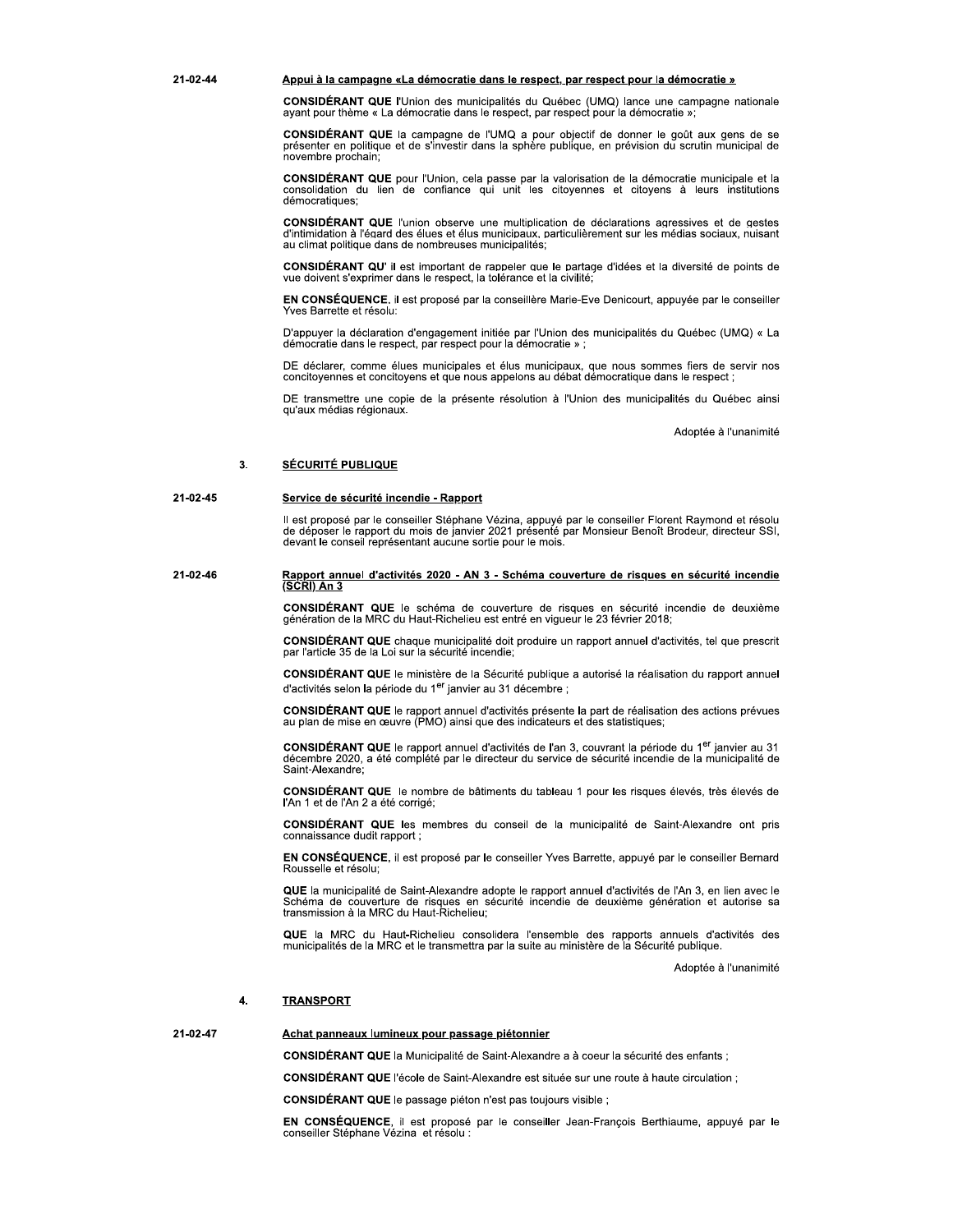QUE la Municipalité de Saint-Alexandre procède à l'achat de deux panneaux lumineux pour désigner<br>le passage piéton en face de l'école de Saint-Alexandre pour un montant maximal de 4 610\$, plus les taxes applicables :

QUE cet achat soit réalisé une fois que l'approbation du ministère des Transports du Québec soit donnée.

Adoptée à l'unanimité

#### 5. **HYGIÈNE DU MILIEU**

#### 6. **SANTÉ ET BIEN-ÊTRE**

#### 7. AMÉNAGEMENT, URBANISME ET DÉVELOPPEMENT

## Service de l'urbanisme - Rapport

Le rapport des permis du mois de janvier 2021, émis par Louise Nadeau, inspectrice, totalisant quatre (4) permis est déposé au conseil.

#### 21-02-48 Nomination des membres citoyens du comité consultatif d'urbanisme

Il est proposé par le conseiller Florent Raymond, appuyé par le conseiller Stéphane Vézina et résolu :

DE renouveler le mandat de deux membres citoyens, soient messieurs Patrick Morin et Yvan<br>Desjardins, pour un terme de deux ans ainsi que le mandat d'un membre citoyen, monsieur Maxime Bourgeois, pour un terme d'un an au sein du comité consultatif d'urbanisme ;

DE nommer pour un mandat d'un an un nouveau membre citoyen, monsieur René Bessette, au sein du comité consultatif d'urbanisme.

DE faire parvenir une lettre de remerciement à monsieur Eric Fortin pour ses loyaux services en tant que membre du comité consultatif d'urbanisme.

Adoptée à l'unanimité

#### 21-02-49 Nomination du fonctionnaire désigné pour l'application du règlement de zonage et des <u>règlements d'urbanisme</u>

CONSIDÉRANT QUE la municipalité de Saint-Alexandre a procédé à l'adoption d'un nouveau règlement de zonage et de nouveaux règlements d'urbanisme ;

CONSIDÉRANT QUE lesdits règlements mentionnent que le conseil municipal doit désigner le fonctionnaire désigné pour l'application de ceux-ci par une résolution ;

EN CONSÉQUENCE, il est proposé par le conseiller Yves Barrette, appuyé par la conseillère Marie-Eve Denicourt et résolu :

DE nommer madame Louise Nadeau comme fonctionnaire désignée ainsi que monsieur Jean Vasseur comme fonctionnaire désigné adjoint pour l'application des réglements suivants :

- Règlement 20-364 relatif aux plans d'implantation et d'intégration architecturale

- 
- 
- 
- Regiement 20-304 relativitativa plans d'implantative de la partie de la partie de la partie de la partie de la partie de la partie de la partie de la partie de la partie de la partie de la partie de la partie de la parti

Adoptée à l'unanimité

# 21-02-50

# Adoption du règlement 21-378 concernant le contrôle intérimaire relatif à la gestion des<br>nouvelles constructions et des opérations cadastrales à l'intérieur du périmètre urbain

ATTENDU QUE conformément aux dispositions de l'article 148 du Code municipal du Québec, une copie du projet de règlement 21-378 concernant le contrôle intérimaire relatif à la gestion des nouvelles constructions et des opérations cadastrales à l'intérieur du périmètre urbain était disponible au plus tard 72 heures avant l'heure fixée pour le début de la séance et a, en conséquence été remise aux membres du

ATTENDU QUE dès le début de la présente séance, des copies du présent règlement étaient disponibles pour le public ainsi que sur le site internet de la municipalité depuis le dépôt du projet de règlement devant le conseil;

ATTENDU QU'avant l'adoption du règlement, le directeur général et secrétaire-trésorier a mentionné l'objet de celui-ci et qu'aucune modification n'a été apporté entre le projet déposé et le règlement soumis pour adoption.

EN CONSÉQUENCE, il est proposé par le conseiller Stéphane Vézina, appuyé par le conseiller Jean-François Berthiaume

et résolu que le règlement 21-378 concernant le contrôle intérimaire relatif à la gestion des nouvelles constructions et des opérations cadastrales à l'intérieur du périmètre urbain soit adopté.

Adoptée à l'unanimité

#### 21-02-51 Demande CPTAQ de modification de zonage pour une parcelle du 497, rue St-Denis

ATTENDU QUE la direction de l'école de Saint-Alexandre peine à répondre à la demande grandissante de classes pour les nouveaux étudiants;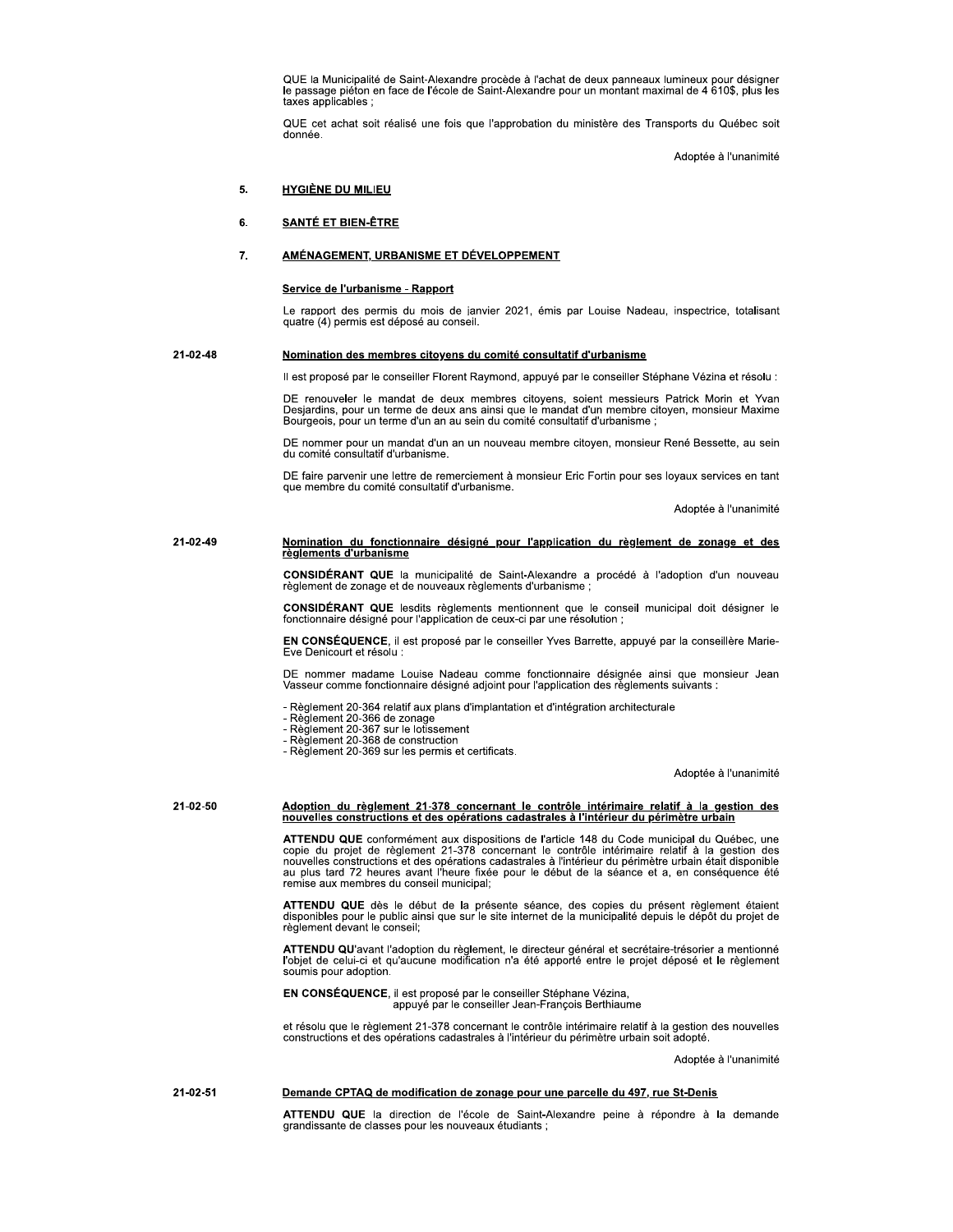ATTENDU QUE depuis 2019, la Municipalité entretenait des échanges avec la direction générale de l'ex-commission scolaire des Hautes-Rivières sur un éventuel projet d'agrandissement de l'école Saint-Alexandre:

ATTENDU QU'avec l'entrée en vigueur des modifications apportées à la Loi sur l'instruction publique, les municipalités se doivent de fournir gracieusement aux nouveaux Centres de services scolaire le terrain nécessaire en vue de la construction ou l'agrandissement d'une école ;

ATTENDU QUE la Municipalité a procédé le 10 novembre dernier à l'acquisition du lot 4 391 472 en vue de le céder au Centre de services scolaire des Hautes-Rivières pour l'agrandissement de l'école ;

ATTENDU QUE le Centre de services scolaire a déjà adressé au ministère de l'Éducation une demande pour agrandir son école ;

ATTENDU QUE le conseil municipal est d'opinion qu'il s'agit du lot de moindre impact sur l'agriculture puisque celui-ci est déjà occupé depuis 1995 par un bâtiment industriel qui est adjacent à l'école ;

ATTENDU QUE l'article 101.1 de la Loi sur la protection du territoire et des activités agricoles prévoit que la Municipalité ne peut modifier l'utilisation existante en une autre utilisation à une fin autre que<br>l'agriculture sans l'autorisation de la Commission de protection du territoire agricole du Québec ;

ATTENDU QUE la parcelle du lot 4 391 472 située en zone agricole est dans la zone AP-3 du règlement de zonage de la municipalité dans laquelle l'usage éducation y est autorisé ;

ATTENDU QUE le conseil municipal a pris connaissance de la demande d'autorisation à somettre à la Commission de protection du territoire agricole du Québec et qu'il s'en déclare satisfait ;

EN CONSÉQUENCE, il est proposé par le conseiller Jean-François Berthiaume, appuyé par le conseiller Yves Barrette et résolu d'autoriser le directeur général et secrétaire-trésorier à soumettre auprès de la Commission de protection du territoire agricole du Québec la demande d'autorisation visant à modifier l'usage actuel afin d'obtenir l'autorisation d'agrandir l'école de Saint-Alexandre sur le lot 4 391 472 dont une partie se retrouve en territoire agricole.

Adoptée à l'unanimité

#### 8. **LOISIRS ET CULTURE**

#### 21-02-52 Rapport du Service des loisirs, culture et communications

Il est proposé par le conseiller Stéphane Vézina, appuyé par la conseillère Marie-Eve Denicourt et résolu d'accepter le dépôt du rapport du Service des loisirs, culture et communications présenté par la directrice aux Loisirs, madame Odile Gauvin.

Adoptée à l'unanimité

#### 21-02-53 Conférences pour l'année 2021

CONSIDÉRANT l'introduction et l'évaluation de la formule conférences thématiques comme activités organisées par le Comité de la politique familiale ;

CONSIDÉRANT la recommandation du Comité de la politique familiale :

EN CONSÉQUENCE, il est proposé par le conseiller Yves Barette, appuyé par le conseiller Bernard Rousselle et résolu :

QUE les membres du Comité de la politique familiale mettent sur pied des conférences sur différents thèmes;

QUE la coordonnatrice des loisirs, de la culture et des communications soit autorisée à travailler sur le dossier ;

QUE ces conférences s'échelonnent dans le calendrier 2021 ;

QUE ces conférences soient financées en totalité ou en partie (autofinancement) par le budget du comité.

Adoptée à l'unanimité

#### **CORRESPONDANCE** 9.

Dépôt de la liste de correspondance du mois de janvier 2021.

#### 10. **AFFAIRES DIVERSES**

#### 21-02-54 Envoi d'une lettre de félicitations au Service incendie de la municipalité de Saint-Alexandre

Il est proposé par la conseillère Marie-Eve Denicourt, appuyée par le conseiller Yves Barrette et résolu de faire parvenir au nom du maire et de son conseil municipal, une lettre de félicitations au Service d'incendie pour leur excellent travail et le maintien des plus hauts standards exigés en matière de couverture de risques en sécurité incendie.

Adoptée à l'unanimité

#### **CLÔTURE DE LA SÉANCE** 21-02-55  $11.$

Il est proposé par la conseillère Marie-Eve Denicourt et unanimement résolu que l'ordre du jour étant épuisé, la séance soit levée à 20 h 45.